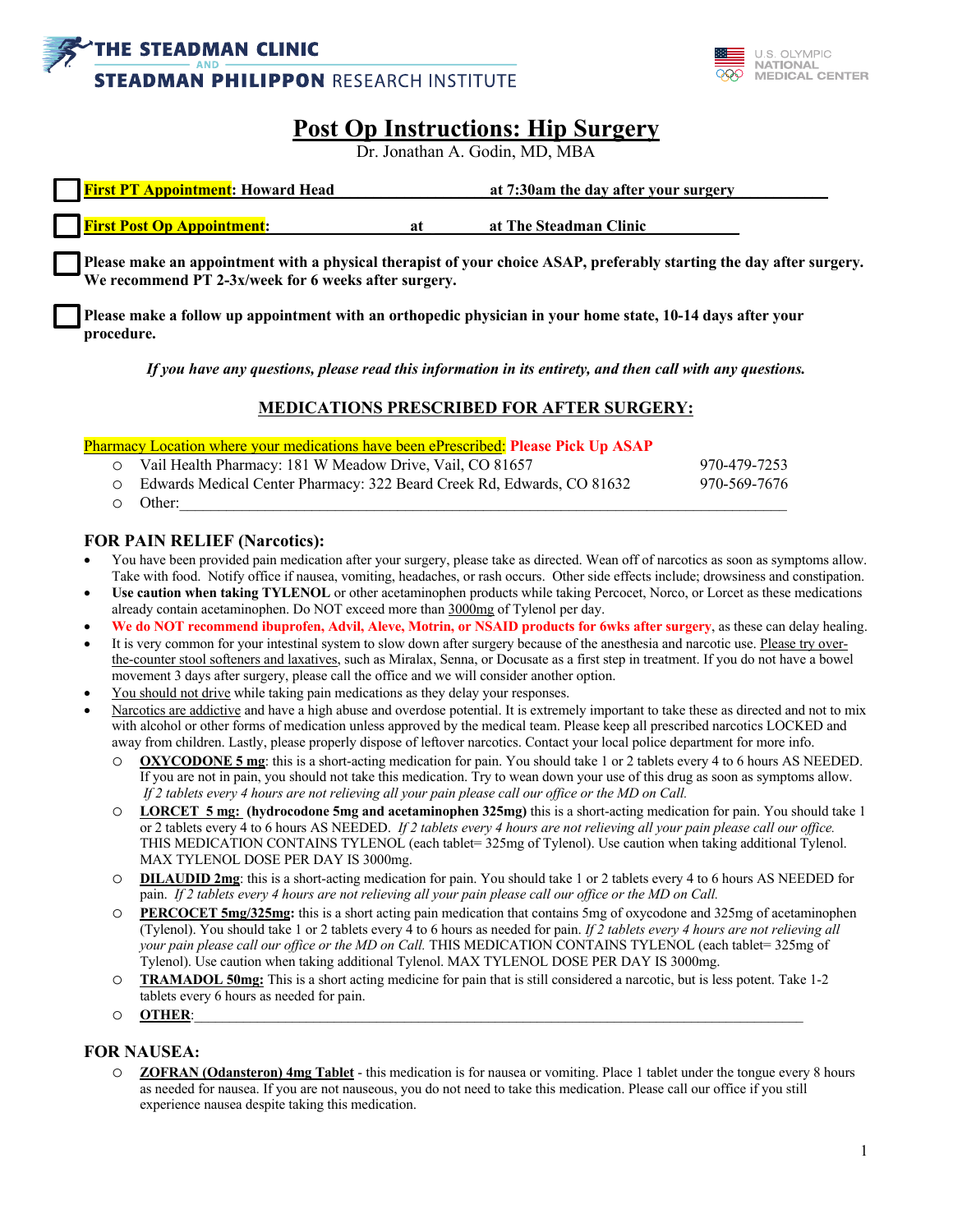## **THE STEADMAN CLINIC**

# **STEADMAN PHILIPPON RESEARCH INSTITUTE**



### **FOR ANTI-COAGULATION (Blood Thinners):**

You have been prescribed an anticoagulation medication, to be taken for 4-6 weeks after surgery. This medication is taken to prevent a blood clot from developing in your leg, which is a possible complication after any surgery. This medication is required after all surgeries. You must finish the entire prescription of anticoagulation medication, no matter what type of procedure you had. In addition to the medication, please wear the white stockings on your lower legs for 2 weeks after surgery, as these help prevent a blood clot. The stockings may be washed.

- o **ASPIRIN 325 mg**: This is a mild blood thinner. Please take 1 tablet every day for 4-6 weeks: starting the day after surgery, no matter what kind of procedure you had. Finish the entire prescription bottle, even if you are feeling better.
- o **ELIQUS 2.5mg:** This is an oral medication to prevent blood clots in patients with a higher risk of blood clots, such as those flying for more than 3 hours after surgery, those with a personal or family history of clots, or those with a history of cancer or on certain types of medications. Usually this medicine is taken 2x per day for 4-6 weeks. Do not take aspirin while taking this medication.
	- o Take Eliquis on the day before, the day of, and the day after your flight. Do not take aspirin on the days you take Eliquis, but resume the aspirin as prescribed after you finish the course of this medication.
- o **LOVENOX 40mg injection:** This is a daily injection. Inject 40mg subcutaneously daily or the day before travelling. Do not take aspirin while taking this medication.
- o **OTHER:**\_\_\_\_\_\_\_\_\_\_\_\_\_\_\_\_\_\_\_\_\_\_\_\_\_\_\_\_\_\_\_\_\_\_\_\_\_\_\_\_\_\_\_\_\_\_\_\_\_\_\_\_\_\_\_\_\_\_\_\_\_\_\_\_\_\_\_\_\_\_\_\_\_\_\_\_\_\_\_\_\_\_\_\_\_\_

#### **OTHER MEDICATIONS TO CONSIDER:**

- o **TYLENOL**: You can buy this Over The Counter. Some pain medications contain **Tylenol**, including Norco, Lorcet, and Percocet. Oxycodone and Dilaudid DO NOT contain **Tylenol**, and it is recommended to *add in Tylenol for additional pain control if needed*. This can be taken as 325-600mg every 4 hours. The maximum dose for Tylenol per day is 3000mg.
- o **MIRALAX, COLACE, SENNA OR DOCUSATE:** These are over-the-counter mild laxatives and stool softeners for prevention of constipation. We suggest beginning these the day after surgery if you are taking narcotics. Please call the office if you have not had a bowel movement for three days after your surgery.
- o **BENADRYL**: Itching can be common when taking narcotics. Take this as needed for any itching symptoms. Can be found overthe-counter.

#### **DRESSING/BANDAGE CHANGES:**

You may change your surgical dressing starting the day after surgery, or if you are seeing a physical therapist, you may have them do this for you. Please read these directions in their entirety before beginning a dressing change.

- Take down/remove all the bandages.
	- For Hip Surgery, you may remove the tan foam tape, white cloth pads, any pieces of 4x4 gauze, OpSites (clear waterproof bandages), or yellow linen pieces (called Xeroform). Do not remove any sutures or staples.
- It is very important that you **leave the last layer of bandage on your skin**; this layer is made of "Steri-Strips", which are the white pieces of tape adhered directly to your skin. These should stay on until your first post-operative appointment with The Steadman Clinic. You may have had a surgery in which we did not cover the incision with steri strips, in this case you may take all the dressings down until you see your incision and black sutures. Recover the incision with an OpSite.
	- o You may GENTLY clean around the Steri-Strips with a warm washcloth and antibacterial soap to remove any dried blood, or iodine solution used to clean your operative area prior to surgery. Do NOT scrub the incision area.
	- o Do NOT put any oil, Neosporin, hydrogen peroxide, or lotion on your incision.
	- o Do NOT submerge your incision in any bath or hot tub for at least 4 weeks after surgery.
- After you have cleaned the incision area, you may re-cover the incisions (with the Steri-Strips still in place) with an OpSite Bandage that was given to you in post-op. Several sizes of OpSites have been provided, choose the best one that fits your needs. To place the OpSite, peel the paper off of one side to reveal the sticky tape, then place this over your incision. Then you may remove the top layer of paper from the OpSite to reveal the clear tape adhered to your skin.
	- o You may shower with these OpSites covering your incision. Once the OpSite appears wrinkled, dirty, or old, you may peel it off and replace it with another one. We recommend changing the OpSite every 1-3 days. You may take a shower, however, we usually recommend to wait at least three days after your procedure and so long as you have no nerve catheter in (if you received one. This is usually pulled out by day 3 post op).
	- o To shower, we recommend sitting down, or getting a metal/plastic fold out chair to place in your shower (available at WalMart for <\$15. We also recommend getting a non-slip mat for your bath tub). Before you turn the water on, sit down on the chair in the shower, remove any brace that you are required to wear (as they are not water proof), and while safely seated, allow the water to roll over your operative area, protected by the OpSites. Once you have finished bathing, pat the incision area dry, replace the OpSites as needed, and then put your brace back on and carefully crutch out of the shower.
- You may notice suture/stitches on your incision, these may be black or they may be clear, like fishing line. These will be removed by The Steadman Clinic at your first post-op appointment, or if you are following up elsewhere, they may be removed by your physical therapist or another physician 10-14 days after surgery.